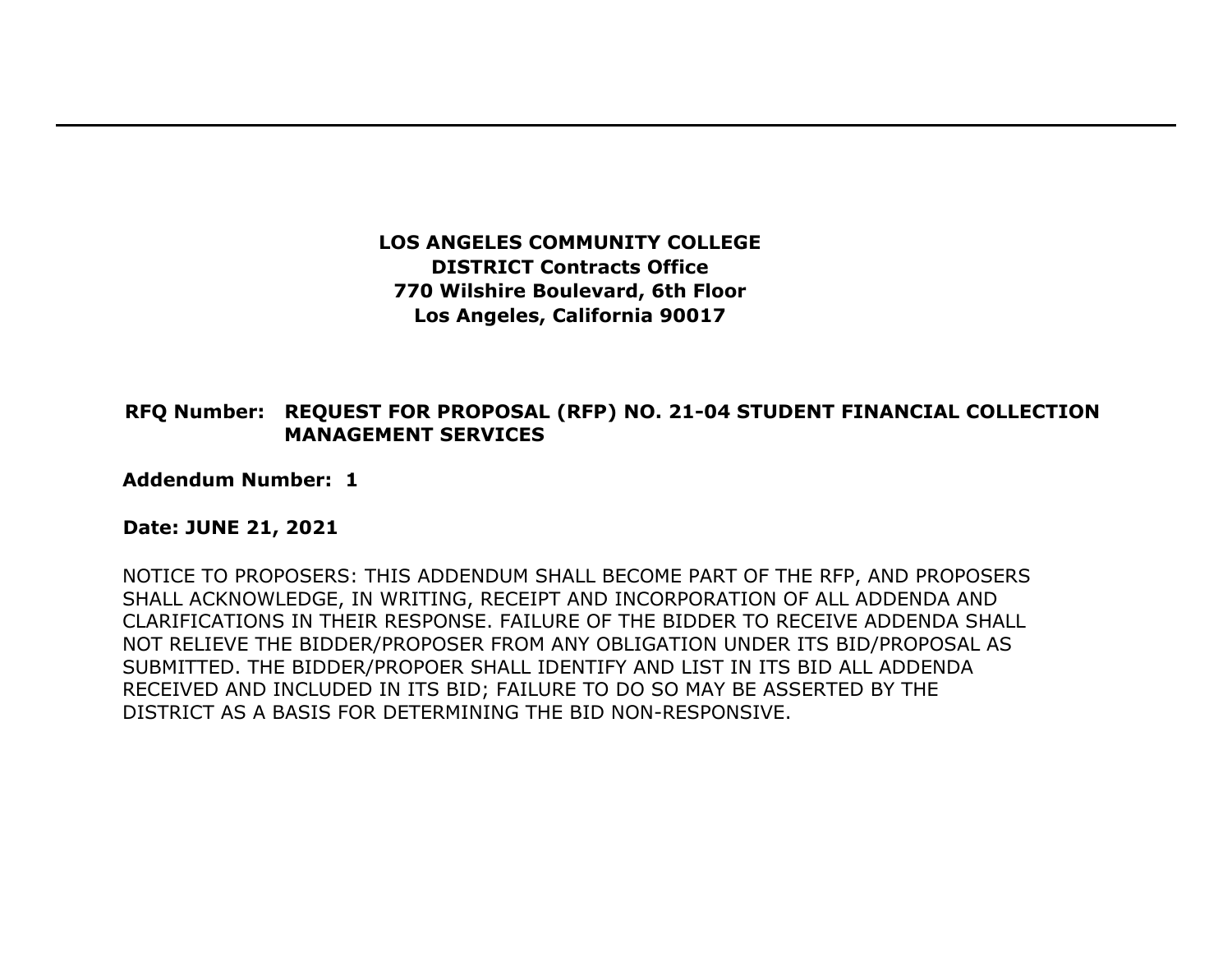## **NOTICE OF REQUEST FOR PROPOSALS (RFP) NO. 21-04 SCHEDULE CHANGES**

You are hereby notified of upcoming changes in the RFP schedule. The District has deemed it necessary to delay certain due/response dates that were published in the RFP schedule to accommodate recent issues and developments.

It is hoped these schedule changes will afford a more complete RFP response. **The new schedule has yet to be determined.**

Please be sure to **check the website for the revised schedule** and any other addenda issued at:

<http://www.laccd.edu/Departments/BusinessServices/Contract-Services/Pages/Bids-And-Proposals.aspx>

NOTE: It shall be the responsibility of the Proposer to check the website or to appropriately inquire with "DISTRICT" for any addenda issued. All addenda issued by DISTRICT shall become part of the RFP and the Proposer shall acknowledge, in writing, receipt and incorporation of all addenda and clarifications in its response. Specifically, Proposer's acknowledgement of the addenda must be declared in the proposal in Exhibit D.

Failure of the Proposer to receive addenda shall not relieve the Proposer from any obligation under its proposal as submitted. The Proposer shall identify and list in its proposal all addenda received and included in its proposal. The Proposer's failure to identify and list in its proposal all addenda received and included in its proposal may be asserted by the "DISTRICT" as a basis for determining a proposal as non-responsive.

## **Please be reminded: UNAUTHORIZED COMMUNICATIONS**

Proposers shall not, prior to Award, contact or communicate, either verbally orin writing, with any of the following persons (other than the person named above) for the purpose of discussing the requirements of the RFP Documents or the RFP process: (1) any trustee, officer, employee, or representative of theDistrict; or (2) any consultant, or employee of a consultant, providing the District with assistance, advice, or professional services relating to the matterscovered by the RFP Documents